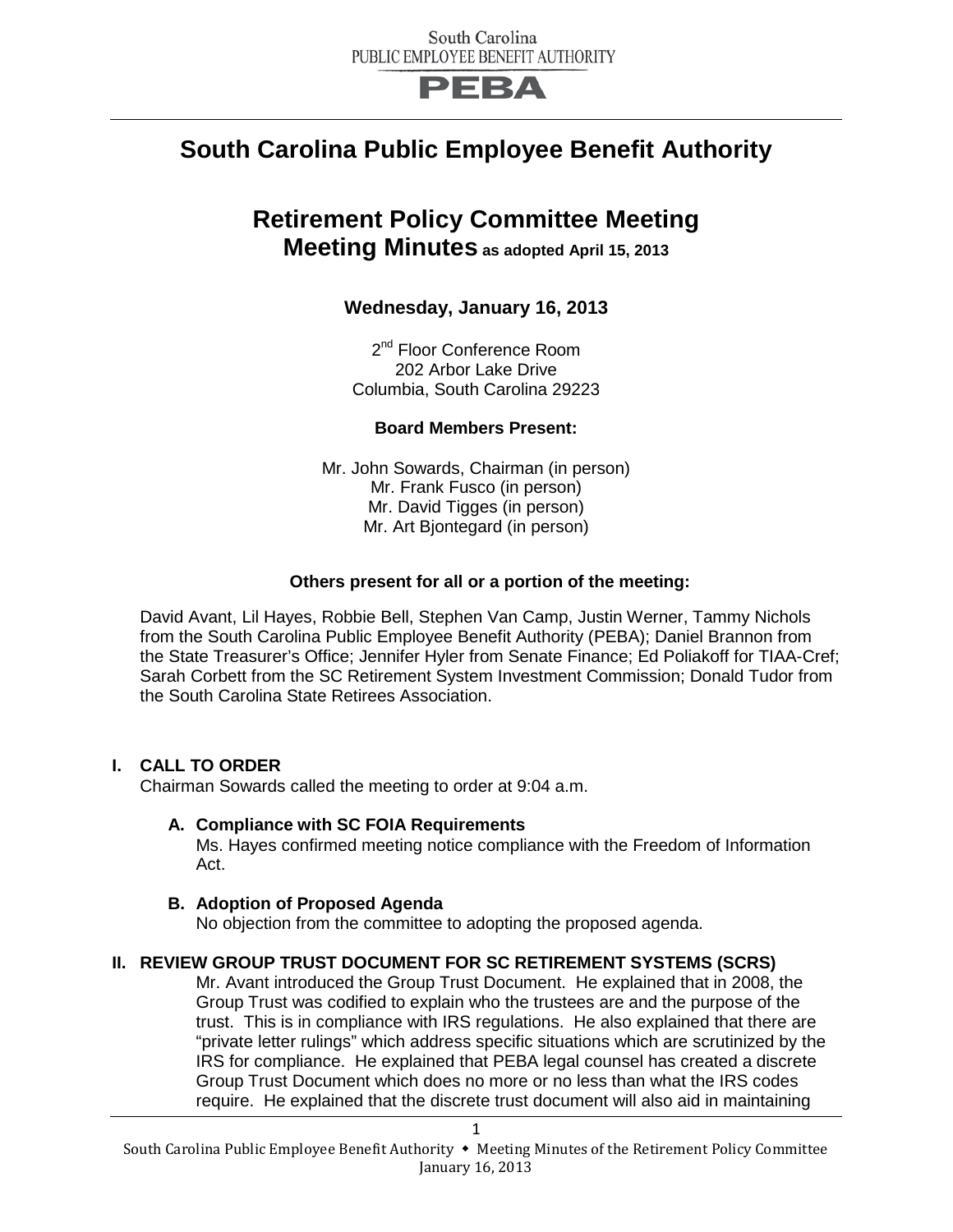

compliance with regard to potential foreign investments by the SCRSIC. Chairman Sowards asked for any questions from the committee. Mr. Tigges asked whether this is an annual requirement. Mr. Avant stated that it is a one-time or "as-needed" basis. Chairman Sowards asked for a motion to recommend the Group Trust Document to the PEBA Board. Mr. Fusco moved to recommend the Group Trust Document to the Board. Mr. Tigges seconded. Unanimously approved.

#### **III. REVIEW OF 2012 VALUATIONS (SCRS, PORS, GARS, JSRS, NATIONAL GUARD)**

Chairman Sowards introduced the 2012 valuations of each retirement system. He explained that these are valuations based upon the FY12 ending June 30, 2012. Mr. Avant introduced Tammy Nichols to explain the valuations. Ms. Nichols explained that the draft valuations are generally distributed around the end of December or early January. She explained that these valuations are projected to the second fiscal year from when the valuations are published. This means that the second fiscal year is the year in which the contribution changes are adjusted based on the current valuation. She explained that the valuations are executive summaries. She began with SCRS. She noted that there was a significant decrease in active members at the same time that there was a significant increase in retirees. Mr. Avant explained that the distinction between active and inactive members concerns the fact that active members are the basis for the increasing liability whereas the liability for current retirees is set. She explained that because of the change to no longer pay interest on inactive accounts many non-retirees opted to remove their contributions. She explained that the projected payroll totals \$9 billion, of which \$7 billion is active payroll. She explained that the assumption for valuations is based upon a 3% payroll increase annually. Mr. Avant explained that these assumptions are within the discretion of the PEBA Board to determine. Chairman Sowards asked what would happen if the Board adjusted the 3% payroll increase assumption. Ms. Nichols explained that the actuaries discourage reactionary adjustments to the assumptions because their projections are long-term. She also explained that changes to one assumption will impact all the other assumptions. Chairman Sowards clarified that a change to the assumption now would have an ever-increasing impact on the future liabilities and the plan's ability to meet these liabilities. Mr. Bjontegard asked where a shortfall in contributions would be seen. Ms. Nichols explained that there will likely be a decrease in the number of working retirees in the coming years. Mr. Avant explained that employers are less likely to bring back seasoned employees at higher salaries because of the poor economy. Mr. Tigges interjected that because the assumption is a 3% increase—but the last two years it has decreased by over 3%—it is actually a 6% swing in the opposite direction which will later need to be compensated for with increasing contribution rates. Mr. Avant explained that at the January 31, 2013 meeting in Wampee, the actuaries will provide clarifying information on these issues. Mr. Fusco asked for an explanation for the decrease in active members, since historically local governments have been growing. Ms. Nichols directed the committee members to a table on page 30 in the SCRS valuation publication which separates participating employers into various types. Mr. Avant explained that the increase in local government employees is offset by significant decreases in state and school district employees, making the total numbers relatively stable. Chairman Sowards asked whether these shortfalls will affect the amortization periods. Mr. Avant responded yes, and that this will ultimately result in upward pressure on the contribution rates. Ms. Nichols explained that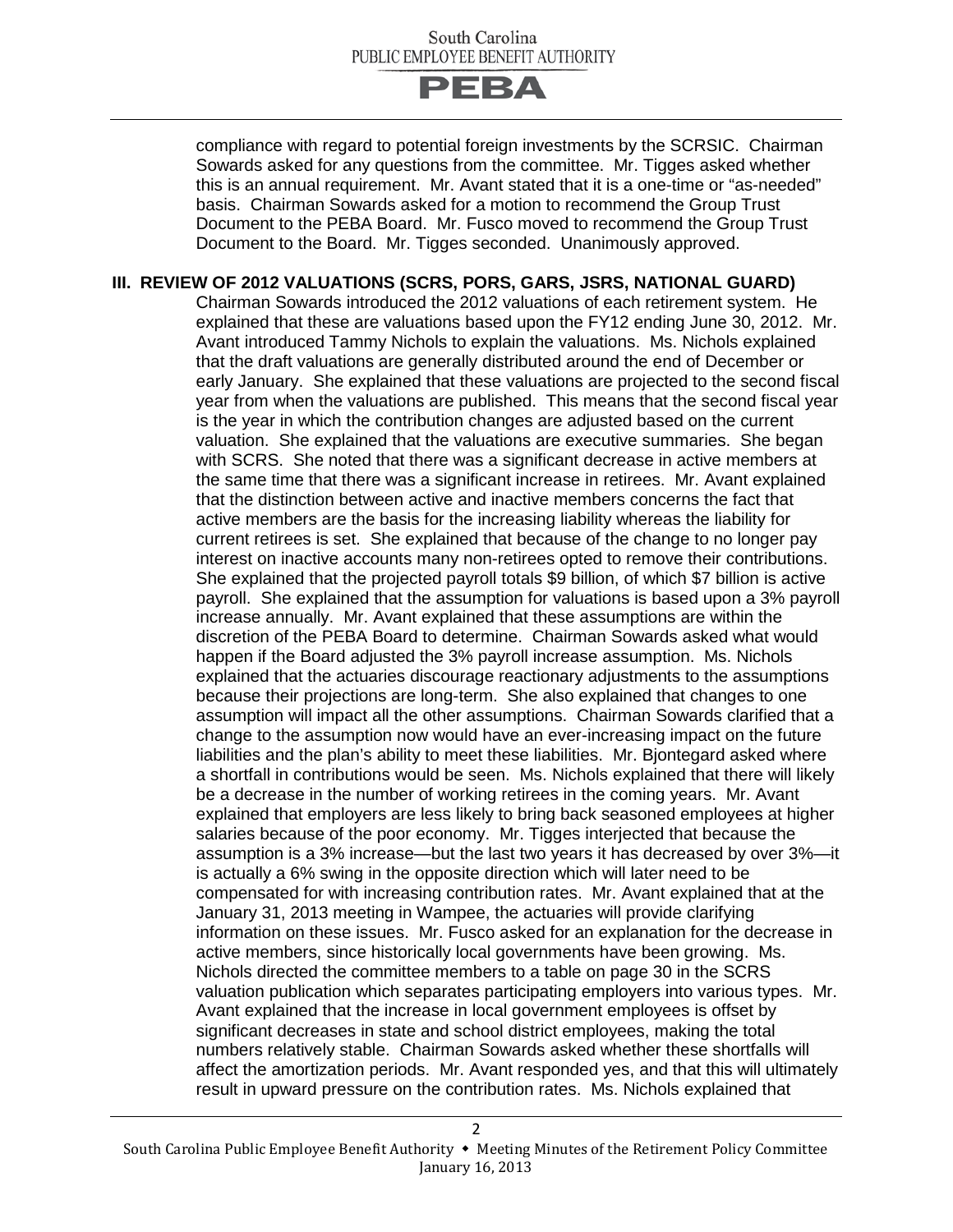

because increases for SCRS contribution rates are statutorily mandated, these do not require action on the part of the committee or PEBA Board. Mr. Fusco expressed his agreement that the Board does not need to perform any action. Chairman Sowards explained to need to maintain openness to considering whether an action may need to be performed in the future if it appears to be necessary. Mr. Avant added that the Board's required action is to accept the actuarial values (to accept the math). By doing this, the Board is then driving the contribution rates since the statute requires that the accepted valuations determine a requisite increase in the contribution rates. Mr. Bjontegard expressed his concern that because the PEBA Board controls the liability of the plan but the SCRSIC controls the assets, he doesn't see that there is a need for the Board to do anything regarding the investment assumptions. Ms. Nichols responded that there is an asset/liability study in progress which will help determine the need for changes to assumptions. Ms. Corbett added that the report will not be finalized prior to the Wampee meeting, though there will be preliminary information presented there. Mr. Bjontegard further stated his belief that the Board cannot do anything about what it views as faulty assumptions for the investment returns. Mr. Avant responded that the Board's responsibility is to remain informed as trustees and make recommendations to the legislature as to the need for changes. Mr. Fusco added that he is concerned that choosing a fixed point in time upon which the Board will make decisions may be misguided because of market volatility. Mr. Avant added that actuarial smoothing and long-term forecasts are better bases for decision-making. Chairman Sowards reminded the committee of the GRS actuaries' comments in the September 2012 PEBA Board meeting that time periods of 5 or 10 years are short-sighted and that their assumptions are based more upon horizons 30, 40, or 50 years in the future. Mr. Avant added that the actuaries consider multiple factors in deciding appropriate assumptions. Chairman Sowards asserted that the actuaries are the experts and that unless the Board members have more information than the actuaries or are better informed/educated that the actuaries, there is not really any room to question the assumptions the actuaries make. Mr. Tigges agreed. Mr. Fusco asked about the assumed rate-of-return percentages for other plans. Ms. Nichols responded that other plans range from 3% to 10%, with 5% being the most common assumed rate-of-return for other public plans. Mr. Tigges asked how the General Assembly agreed on a 7.5% assumed rate-of-return. Ms. Nichols explained that an experience study conducted by GRS confirmed this as an appropriate assumption. Mr. Fusco added that skepticism over the 7.5% could be taken in light of the fact that the plan attained an 18% rate-ofreturn last year—which would not have been predicted. Mr. Bjontegard stated that different investment experts will disagree on what rates-of-return are attainable, but that the Board needs to continue discussions, since it appears the Board has advisory responsibility with regard to the GA's assumed rate-of-return. Mr. Tigges reiterated that factors cannot be taken individually but as a whole. Mr. Avant agreed, adding that erroneous adjustments to a certain factor or factors without regard to the other factors can result in unforeseen negative consequences. Chairman Sowards asked Ms. Nichols to continue with her presentation of the valuations. She explained that the "cost of service" for FY12 increased slightly. She also noted that the unfunded liability increased. She added that the number of retirees spiked in 2012 and will increase again in 2013 because of the changes in the law. Mr. Fusco asked how these anomalies will affect projections. Ms. Nichols and Mr. Avant responded that the actuaries were aware of potential anomalies based upon the changes in the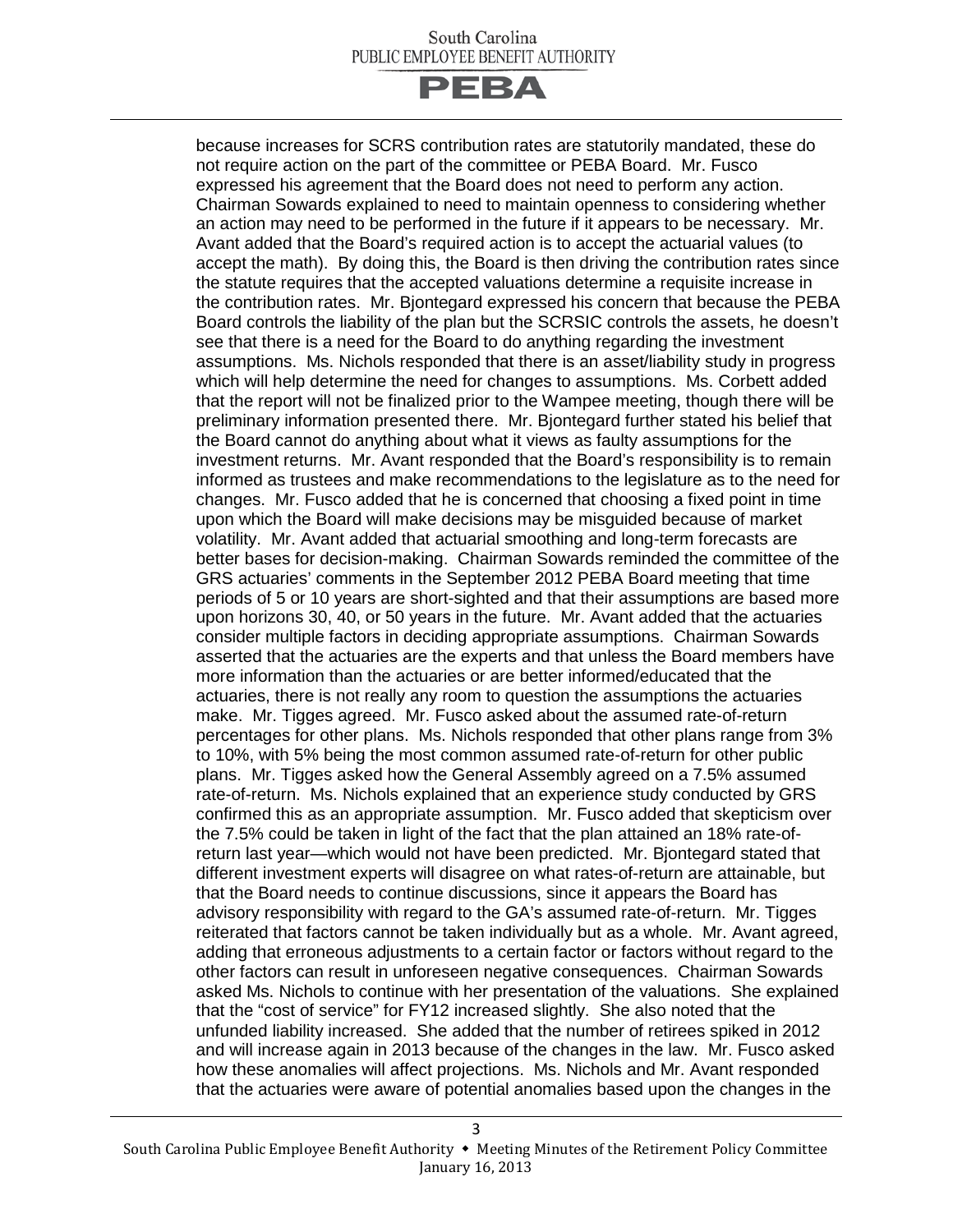

law. Mr. Avant added that the actuaries commented that the effects of these spikes will be negligible in the long-term. Mr. Fusco responded that long-term effects may be negligible by themselves, but when taken collectively they could have a greater affect. Chairman Sowards moved the agenda, noting that Mr. Tigges will need to leave by 10:30 a.m. Ms. Nichols noted that the only aspect of her report that requires action by the Board is to approve the increase to the PORS contribution rate increase, because it exceeds what is permitted by statute. Ms. Nichols added that a key takeaway from these reports is that contribution rate increases will be inevitable to compensate for the \$6 billion investment losses experienced by the plan in 2008 and further losses in 2009 and 2010. Chairman Sowards stated that the valuations need to be on the next PEBA Board agenda for its approval. He requested a motion to recommend the valuations to the Board for its approval. Mr. Tigges moved to recommend the valuations to the Board for approval. Mr. Fusco seconded. Mr. Tigges added that the committee/Board has no choice but to rely on the information provided to it. Mr. Fusco agreed and requested a report of the fiscal impact on the different types of employers by funding source, including local governments, resulting from the required contribution changes arising from the valuations. The pending motion was unanimously approved.

## **IV. SC INVESTMENT COMMISSION (SCRSIC): RISK ANALYSIS UPDATE**

Chairman Sowards formally introduced Ms. Corbett to present information on the relationship between the SCRSIC and the PEBA Board. He added that the PEBA Board and the SCRSIC should consider meeting together regularly to improve communication. Ms. Corbett echoed Chairman Sowards' assertion that the SCRSIC and PEBA should be collaborative in their functions. She began by stating that the value of the retirement fund has decreased because the benefits being paid out exceed the income of the plan (contributions).

#### (*Mr. Tigges excused himself at 10:18 am*).

Ms. Corbett gave an overview of the SCRSIC. She distributed a binder with information, including the Commission's website and history. She explained the governing laws for the SCRSIC and how it relates to PEBA. She added that there are statutes which establish codes of conduct for SCRSIC officers and staff. She mentioned the SCRSIC's governance documents. The next item in Ms. Corbett's presentation was the SCRSIC's *Annual Investment Plan*. Mr. Avant asked what is annually required of the SCRSIC. Ms. Corbett responded that the *AIP* and the *Statement of Investment Objectives and Policies* are required to be provided to the SCRSIC regularly. Mr. Fusco asked whether the Budget and Control Board has any approval authority over the actions of the SCRSIC. Ms. Corbett responded that the governing statute assigns exclusive authority to the SCRSIC. She added that all members of the Commission have voting rights except the PEBA Executive Director. Chairman Sowards noted that having the ED of PEBA as a non-voting member offers a measure of protection for the PEBA Board against any liability resulting from the actions of the SCRSIC. Mr. Avant added that the Chief Information Officer of the SCRSIC, Mr. Herschel Harper, will present to the PEBA Board at the March 20, 2013 meeting. Ms. Corbett continued by explaining the SCRSIC's due diligence guidelines, which govern how the Commission chooses, oversees, and discharges its asset managers. She also explained that the SCRSIC has employed Deloitte and Touche LLP to conduct internal audits of the SCRSIC and its operations. She

4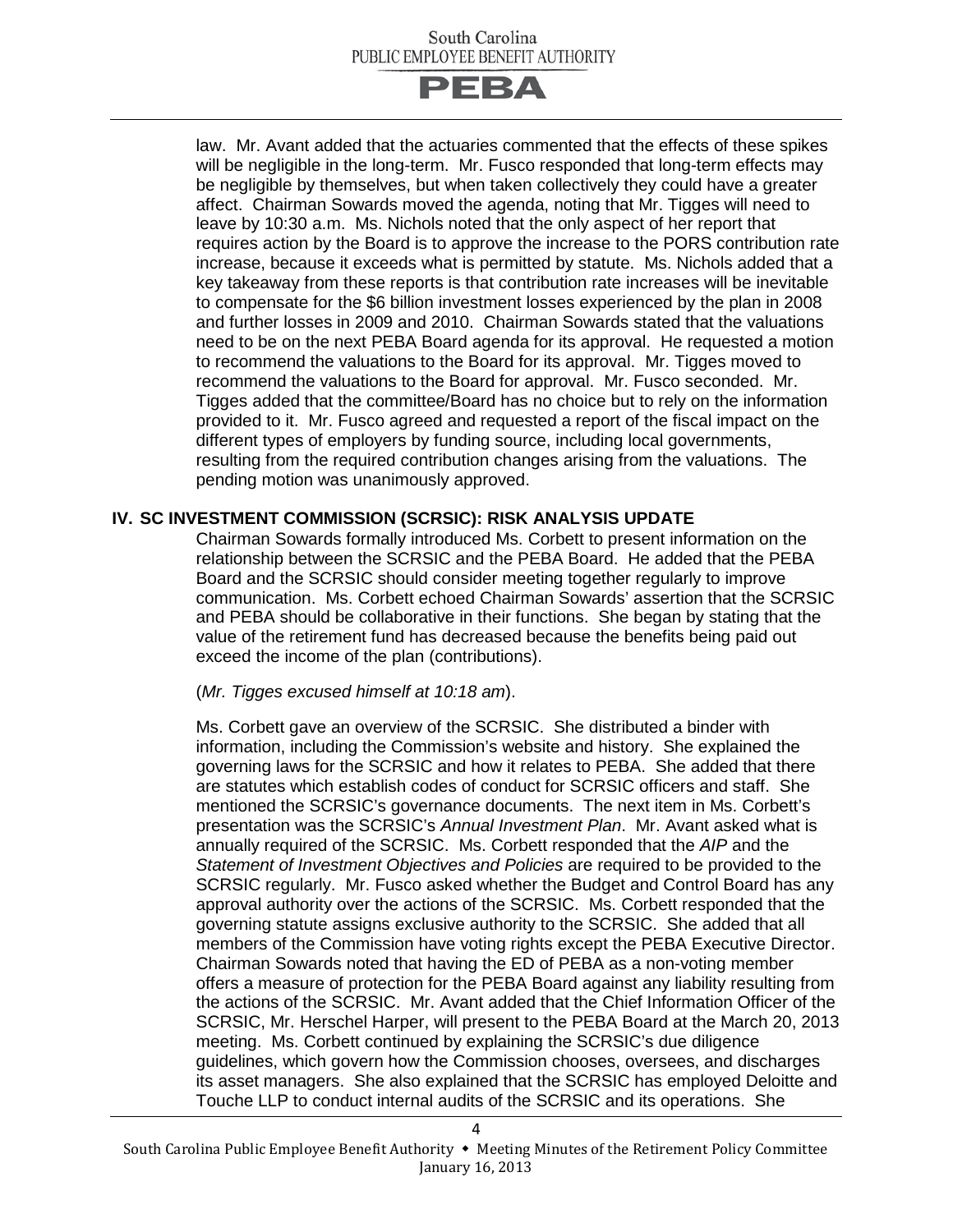

explained that the results of the first audit include adopting the Due Diligence Guidelines as policy, establishing a dashboard of measures to assess the performance of the SCRSIC, and adding an internal audit department. She added that the Commission has also added staff to improve operations and administration of the SCRSIC agency. She explained that a performance investment commission plan has been implemented to aid in recruiting and retaining competent staff at SCRSIC. Ms. Corbett also added that the SCRSIC and PEBA will continue working together to identify opportunities to improve, such as enhancing software for accounting and portfolio management. Among measures that still require action by the SCRSIC are enhancements to infrastructure and increasing staff size. Mr. Bjontegard asked whether the SCRSIC's technological resources are more vulnerable than PEBA's. Mr. Avant responded that they are monitored by the same resources and in the same way as PEBA's systems. Ms. Corbett added that the SCRSIC's IT Director could come to speak with the PEBA Board. Ms. Hayes suggested that he be included on the agenda for the March 20, 2013 Board meeting. Mr. Fusco added that PEBA and the SCRSIC should work together to pool resources and link systems to reduce costs and enhance security. Mr. Fusco asked whether PEBA has an IT plan. Mr. Avant responded that there is an IT plan included with the overall PEBA strategic plan. Mr. Bjontegard requested a strategic planning document from the SCRSIC. Ms. Corbett agreed to provide a copy of the expired strategic plan. Mr. Fusco requested a copy of strategic planning for PEBA IT, to assess opportunities for cooperation between SCRSIC and PEBA. Mr. Avant responded that staff can provide that to the Board.

#### **V. DISCUSSION OF PORS DISABILITY RETIREMENT ISSUES**

Chairman Sowards reintroduced the Disability Study distributed to the PEBA Board at the December 12, 2012 meeting. He explained that there are some contentious aspects to the changes in approval criteria for disability retirement under the PORS system. Mr. Avant explained that the changes mean that a PORS disability retiree will be subject to review of eligibility after three years, based upon the criteria maintained by Social Security regarding inability to obtain gainful employment. Chairman Sowards commented that this is a significantly more stringent standard. He added that another change revises the projection target for calculating the disability retirement benefit for PORS members from age 55 to what would have been the member's  $25<sup>th</sup>$  year of service. Mr. Bjontegard asked who the legislative sponsor of the provision that included changes in these criteria. Mr. Avant responded that it is not clear who sponsored the provision, as it was a part of the PEBA enabling legislation. Chairman Sowards asked who is affected by these changes. Mr. Werner responded that no one who is already retired will be affected and that anyone who submits their complete application before January 1, 2014 would be affected. Chairman Sowards asked how these changes affect the other systems. Mr. Werner responded that the effect on SCRS members is more drastic. He elaborated that the SSA standard of any gainful employment disability is the standard of initial eligibility for disability retirees from SCRS. Mr. Avant added that these disability retirees not only have to meet the SSA standards, but must actually provide proof of their approval for Social Security disability benefits. Mr. Fusco expressed his desire to have the study include an examination of the process of approval to identify ways to decrease the time for approval while also legitimizing those situations which are approved. He asked PEBA staff to confirm that, in the past, a board of medical staff employed with retirement was responsible to review

5